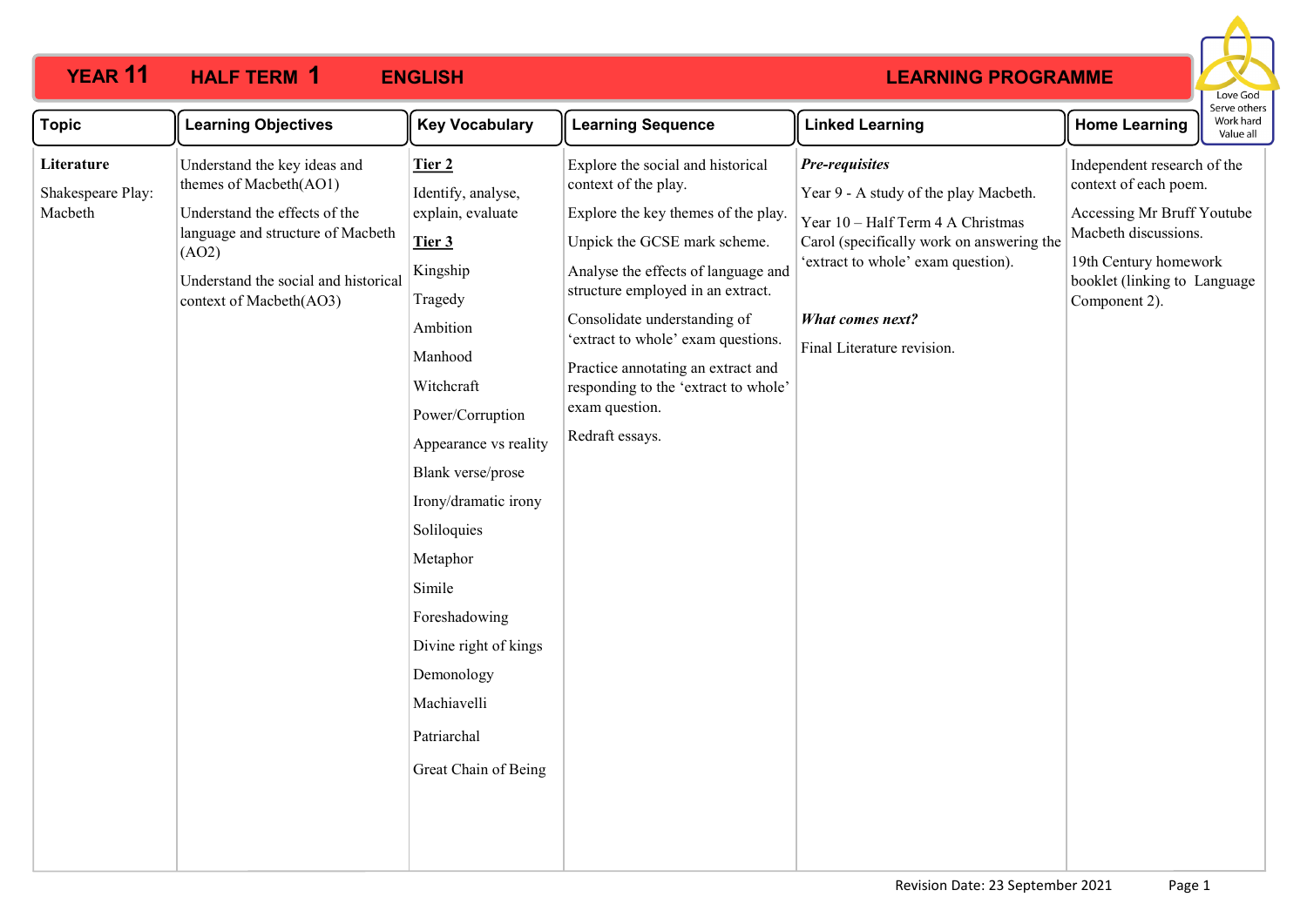

| <b>Topic</b>                                                                                  | <b>Learning Objectives</b>                                                                                                                                                                               | <b>Key Vocabulary</b>                                                                                                                                                                                                                                                                                                                                                | <b>Learning Sequence</b>                                                                                                                                                                                                                                                                                                                                                                              | <b>Linked Learning</b>                                                                                                                                                                                                                                     | יכו עכ טנווכו.<br>Work hard<br><b>Home Learning</b><br>Value all                                                                                                                     |  |
|-----------------------------------------------------------------------------------------------|----------------------------------------------------------------------------------------------------------------------------------------------------------------------------------------------------------|----------------------------------------------------------------------------------------------------------------------------------------------------------------------------------------------------------------------------------------------------------------------------------------------------------------------------------------------------------------------|-------------------------------------------------------------------------------------------------------------------------------------------------------------------------------------------------------------------------------------------------------------------------------------------------------------------------------------------------------------------------------------------------------|------------------------------------------------------------------------------------------------------------------------------------------------------------------------------------------------------------------------------------------------------------|--------------------------------------------------------------------------------------------------------------------------------------------------------------------------------------|--|
| Literature<br>Shakespeare Play:<br>Macbeth                                                    | Understand the key ideas and<br>themes of Macbeth(AO1)<br>Understand the effects of the<br>language and structure of Macbeth<br>(AO2)<br>Understand the social and historical<br>context of Macbeth(AO3) | Tier 2<br>Identify, analyse, explain,<br>evaluate<br>Tier 3<br>Kingship<br>Tragedy<br>Ambition<br>Manhood<br>Witchcraft<br>Power/Corruption<br>Appearance vs reality<br>Blank verse/prose<br>Irony/dramatic irony<br>Soliloquies<br>Metaphor<br>Simile<br>Foreshadowing<br>Divine right of kings<br>Demonology<br>Machiavelli<br>Patriarchal<br>Great Chain of Being | Explore the social and historical<br>context of the play.<br>Explore the key themes of the play.<br>Unpick the GCSE mark scheme.<br>Analyse the effects of language and<br>structure employed in an extract.<br>Consolidate understanding of<br>'extract to whole' exam questions.<br>Practice annotating an extract and<br>responding to the 'extract to whole'<br>exam question.<br>Redraft essays. | Pre-requisites<br>Year 9— A study of the play Macbeth.<br>Year 10-Half Term 4 A Christmas Carol<br>(specifically work on answering the<br>'extract to whole' exam question).<br>What comes next?<br>Literature Paper 1 Mock Examination in<br>Half Term 4. | Independent research of the<br>context of each poem.<br>Accessing Mr Bruff Youtube<br>Macbeth discussions.<br>19th Century homework<br>booklet (linking to Language<br>Component 2). |  |
| Language<br>Component 1 and 2<br>and Literature Paper<br>2 Mock<br>Examination<br>preparation | All of the Language and Literature<br>Assessment Objectives.                                                                                                                                             | Vocabulary linked<br>with all units<br>previously studied.                                                                                                                                                                                                                                                                                                           | Reflect on Summer Mock<br>Examination performance.<br>Practice responding to Literature<br>and Language questions.<br>Explore sample GCSE examination<br>responses.                                                                                                                                                                                                                                   | Pre-requisites<br>The study of GCSE Language<br>Components 1 and 2; the study of GCSE<br>Literature Paper 2.<br>What comes next?                                                                                                                           | Independent revision<br>activities.<br>Completing sample GCSE<br>exam papers.                                                                                                        |  |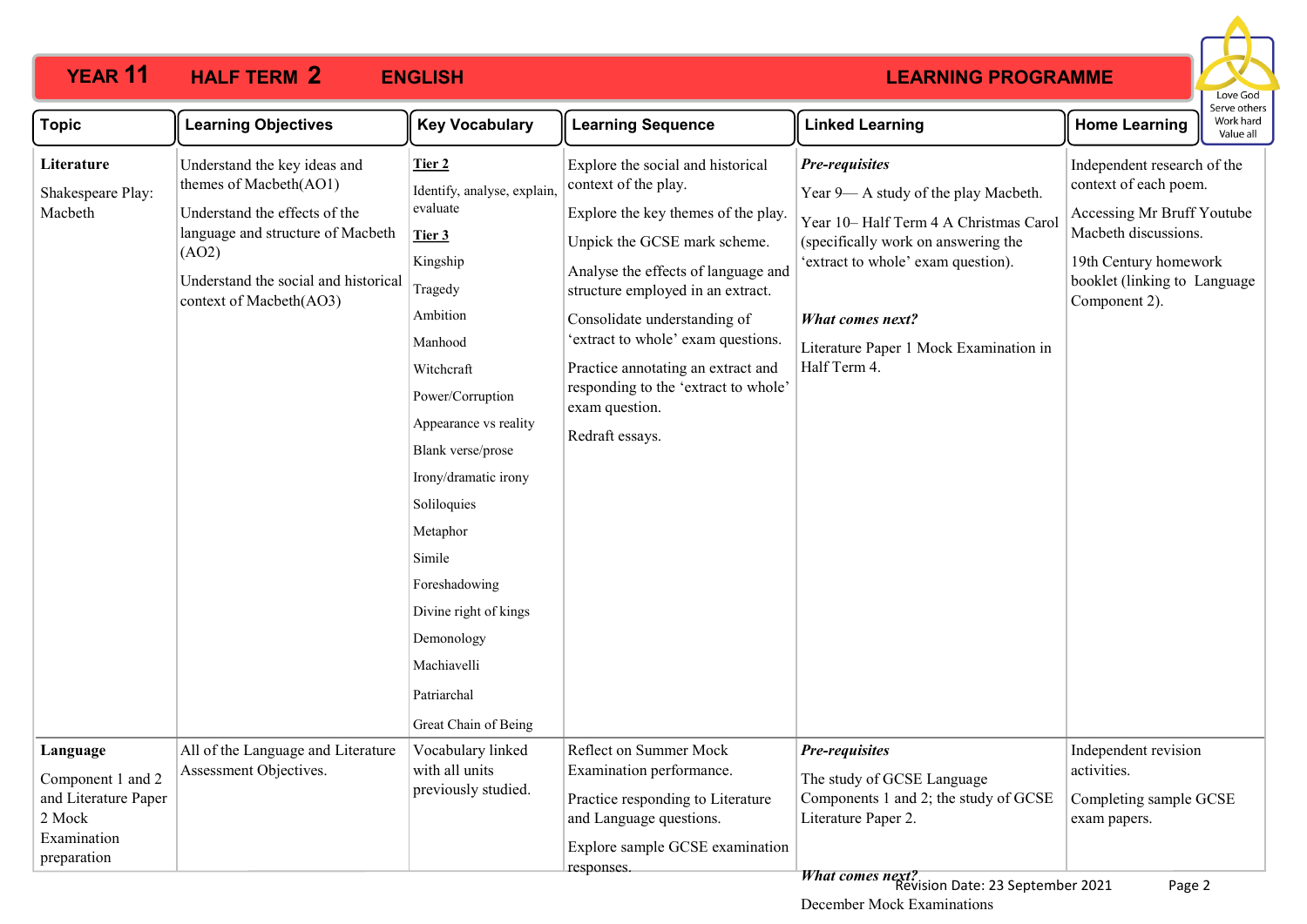

| <b>Topic</b><br><b>Learning Objectives</b><br><b>Key Vocabulary</b><br><b>Learning Sequence</b><br><b>Linked Learning</b><br><b>Home Learning</b>                                                                                                                                                                                                                                                                                                                                                                                                                                                                                                                                                                                                                                                                                                                                                                                                                                                                                                                                                                                                                                                                                                                                   | serve others<br>Work hard<br>Value all |
|-------------------------------------------------------------------------------------------------------------------------------------------------------------------------------------------------------------------------------------------------------------------------------------------------------------------------------------------------------------------------------------------------------------------------------------------------------------------------------------------------------------------------------------------------------------------------------------------------------------------------------------------------------------------------------------------------------------------------------------------------------------------------------------------------------------------------------------------------------------------------------------------------------------------------------------------------------------------------------------------------------------------------------------------------------------------------------------------------------------------------------------------------------------------------------------------------------------------------------------------------------------------------------------|----------------------------------------|
| Understand the key ideas and<br>Consolidate understanding of<br>Independent research of the<br>Literature<br>Pre-requisites<br>Tier 2<br>themes of Macbeth(AO1)<br>'extract to whole' exam questions.<br>context of each poem.<br>Identify, analyse,<br>Year 9-Macbeth<br>Shakespeare Play:<br>Macbeth<br>Understand the effects of the<br>explain, evaluate<br>Practice annotating an extract and<br>Accessing Mr Bruff Youtube<br>Year 10-Half Term 4 A Christmas Carol<br>Macbeth discussions.<br>language and structure of Macbeth<br>responding to the 'extract to whole'<br>(specifically work on answering the<br>Tier 3<br>exam question.<br>(AO2)<br>'extract to whole' exam question).<br>19th Century homework<br>Kingship<br>Understand the social and historical<br>Essay writing skills.<br>booklet (linking to Language<br>Tragedy<br>context of<br>Component 2).<br>Practice exam questions.<br>What comes next?<br>Macbeth(AO3)<br>Ambition<br>Redraft essays.<br>Final Literature revision.<br>Manhood<br>Witchcraft<br>Power/Corruption<br>Appearance vs reality<br>Blank verse/prose<br>Irony/dramatic irony<br>Soliloquies<br>Metaphor<br>Simile<br>Foreshadowing<br>Divine right of kings<br>Demonology<br>Machiavelli<br>Patriarchal<br>Great Chain of Being |                                        |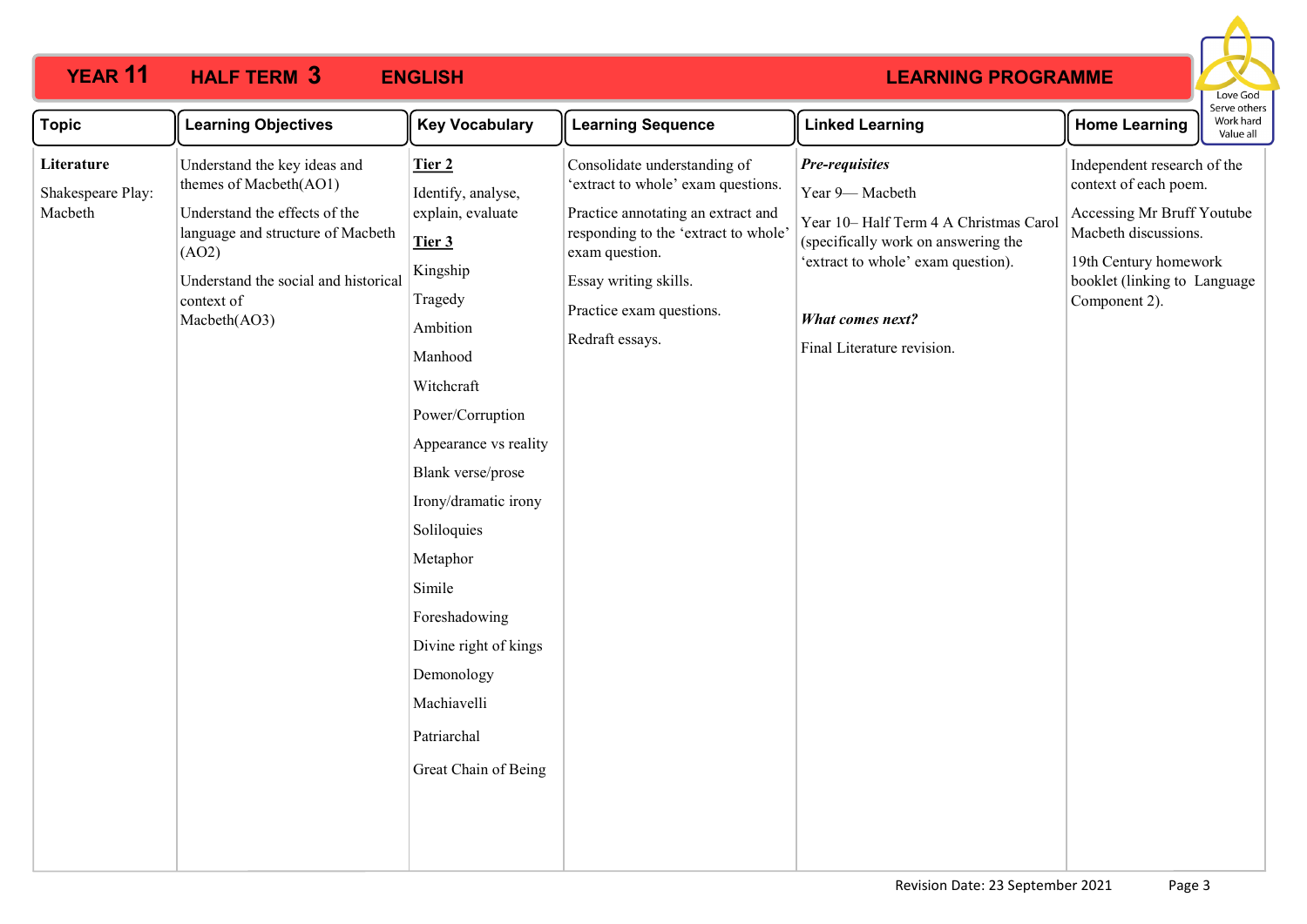

| Understand how to read and<br>Pupils to unpick the exam questions What comes next?<br>Poetry Anthology and Un<br>Tier 2:<br>Language<br>understand fiction and non-fiction<br>and extracts with class teacher.<br>Identify<br>Final Language revision.<br>Mock examination<br>Poetry Homework Bookle<br>extracts (AO1)<br>feedback<br>Class teachers to share example<br>List<br>Understand the effects of the<br>answers in accordance with pupils'<br>Explain<br>language and structure employed in<br>target grades.<br>a fiction and non-fiction extract<br>Analyse<br>Pupils to reflect upon their<br>(A02)<br>Evaluate<br>performance and improve<br>Compare writers' ideas and<br>responses.<br>Interpret<br>perspectives, as well as how these<br>Communicate<br>are conveyed across two texts<br>(AO3)<br>Organise<br>Adapt<br>Tier 3<br>Understand how to evaluate the<br>impact of a fiction and non-fiction<br>Vocabulary linked with<br>extract (AO4)<br>all units previously<br>Understand how to organise and<br>studied.<br>structure a GCSE standard<br>narrative story (AO5)<br>Understand how to use vocabulary,<br>sentence structures, punctuation<br>and grammar to create effects<br>(A06) |
|-------------------------------------------------------------------------------------------------------------------------------------------------------------------------------------------------------------------------------------------------------------------------------------------------------------------------------------------------------------------------------------------------------------------------------------------------------------------------------------------------------------------------------------------------------------------------------------------------------------------------------------------------------------------------------------------------------------------------------------------------------------------------------------------------------------------------------------------------------------------------------------------------------------------------------------------------------------------------------------------------------------------------------------------------------------------------------------------------------------------------------------------------------------------------------------------------------------------|
|                                                                                                                                                                                                                                                                                                                                                                                                                                                                                                                                                                                                                                                                                                                                                                                                                                                                                                                                                                                                                                                                                                                                                                                                                   |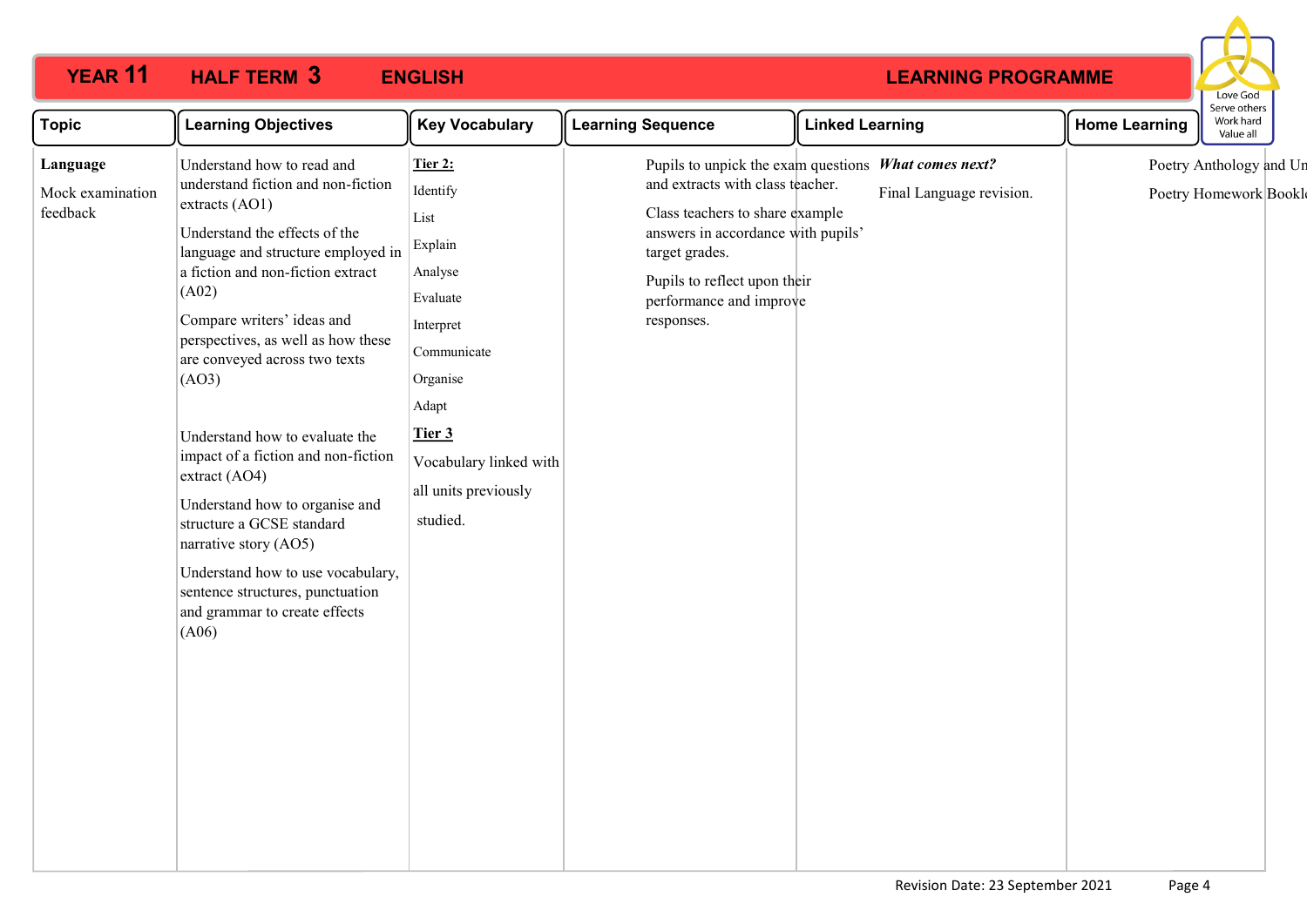

| <b>Topic</b><br><b>Learning Objectives</b>                                                                                                                                                                                                                     | <b>Key Vocabulary</b>                                                                                                     | <b>Learning Sequence</b>                                                                                                                                                                                                                                            | <b>Linked Learning</b>     | <b>Home Learning</b> | Serve others<br>Work hard<br>Value all |
|----------------------------------------------------------------------------------------------------------------------------------------------------------------------------------------------------------------------------------------------------------------|---------------------------------------------------------------------------------------------------------------------------|---------------------------------------------------------------------------------------------------------------------------------------------------------------------------------------------------------------------------------------------------------------------|----------------------------|----------------------|----------------------------------------|
| Understand the key ideas and<br>Literature<br>themes of each poem (AO1)<br>Mock examination<br>feedback<br>Understand the effects of the<br>language and structure of each<br>poem (AO2)<br>Understand the social and historical<br>context of each poem (AO3) | Tier 2<br>Identify, analyse,<br>explain, evaluate<br>Tier 3<br>Vocabulary linked<br>with all units<br>previously studied. | Pupils to unpick the exam questions <i>What comes next?</i><br>and extracts with class teacher.<br>Class teachers to share example<br>answers in accordance with pupils'<br>target grades.<br>Pupils to reflect upon their<br>performance and improve<br>responses. | Final Literature revision. |                      |                                        |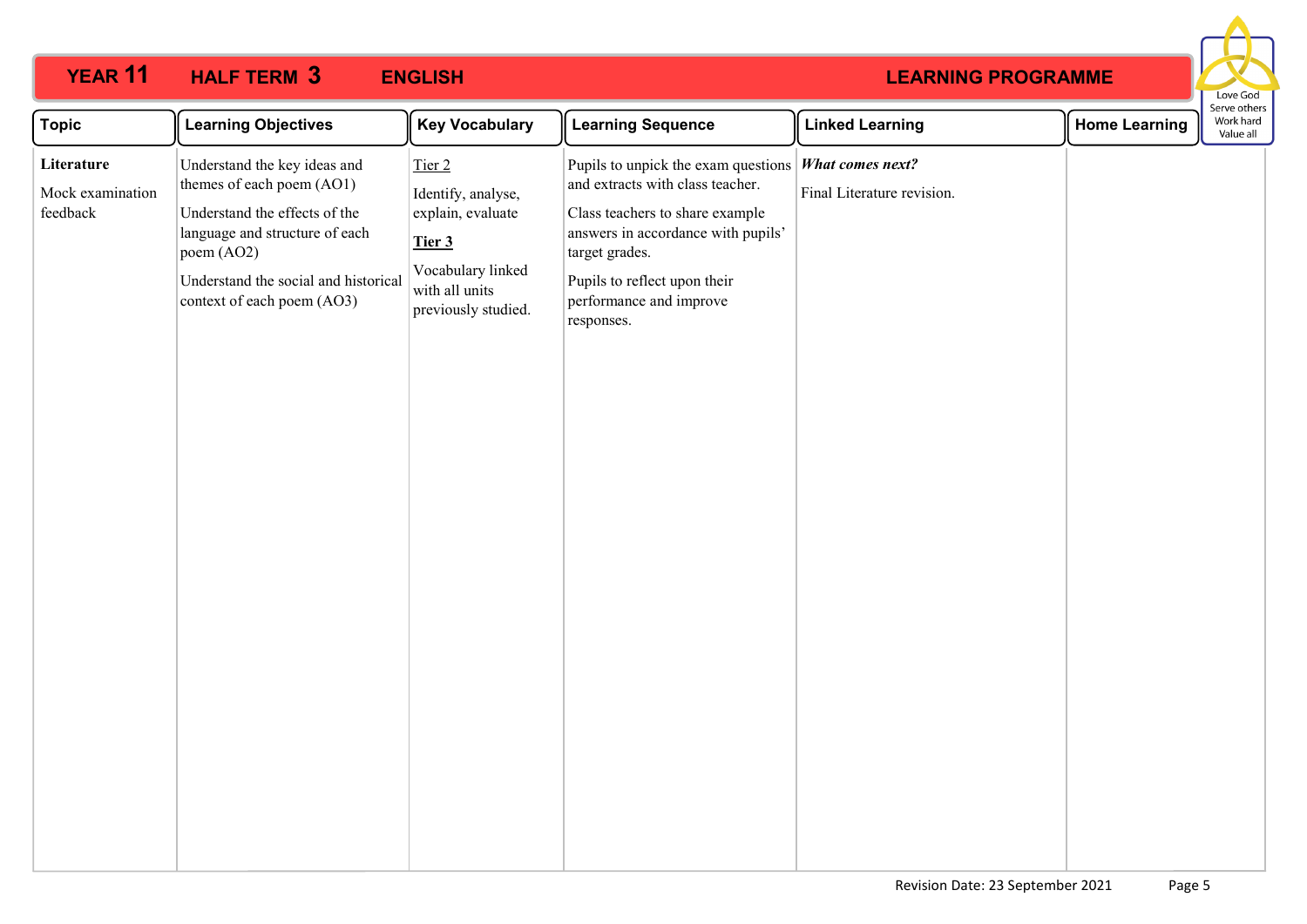

| <b>Topic</b>                                                                                  | <b>Learning Objectives</b>                                   | <b>Key Vocabulary</b>                                      | <b>Learning Sequence</b>                                                                                                                                              | <b>Linked Learning</b>                                                                                                                                                            | <b>Home Learning</b>                                                                                                         | Work hard<br>Value all |
|-----------------------------------------------------------------------------------------------|--------------------------------------------------------------|------------------------------------------------------------|-----------------------------------------------------------------------------------------------------------------------------------------------------------------------|-----------------------------------------------------------------------------------------------------------------------------------------------------------------------------------|------------------------------------------------------------------------------------------------------------------------------|------------------------|
| Language<br>Component 1 and 2<br>and Literature Paper<br>2 Mock<br>Examination<br>preparation | All of the Language and Literature<br>Assessment Objectives. | Vocabulary linked<br>with all units<br>previously studied. | Reflect on December Mock<br>Examination performance.<br>Practice responding to Literature<br>and Language questions.<br>Explore sample GCSE examination<br>responses. | Pre-requisites<br>The study of GCSE Language<br>Components 1 and 2; the study of GCSE<br>Literature Paper 2.<br>What comes next?<br>Final Language and Literature<br>Examinations | 21st Century Non-fiction<br>writing booklet<br>Independent revision<br>activities.<br>Completing sample GCSE<br>exam papers. | Serve others           |
|                                                                                               |                                                              |                                                            |                                                                                                                                                                       |                                                                                                                                                                                   |                                                                                                                              |                        |